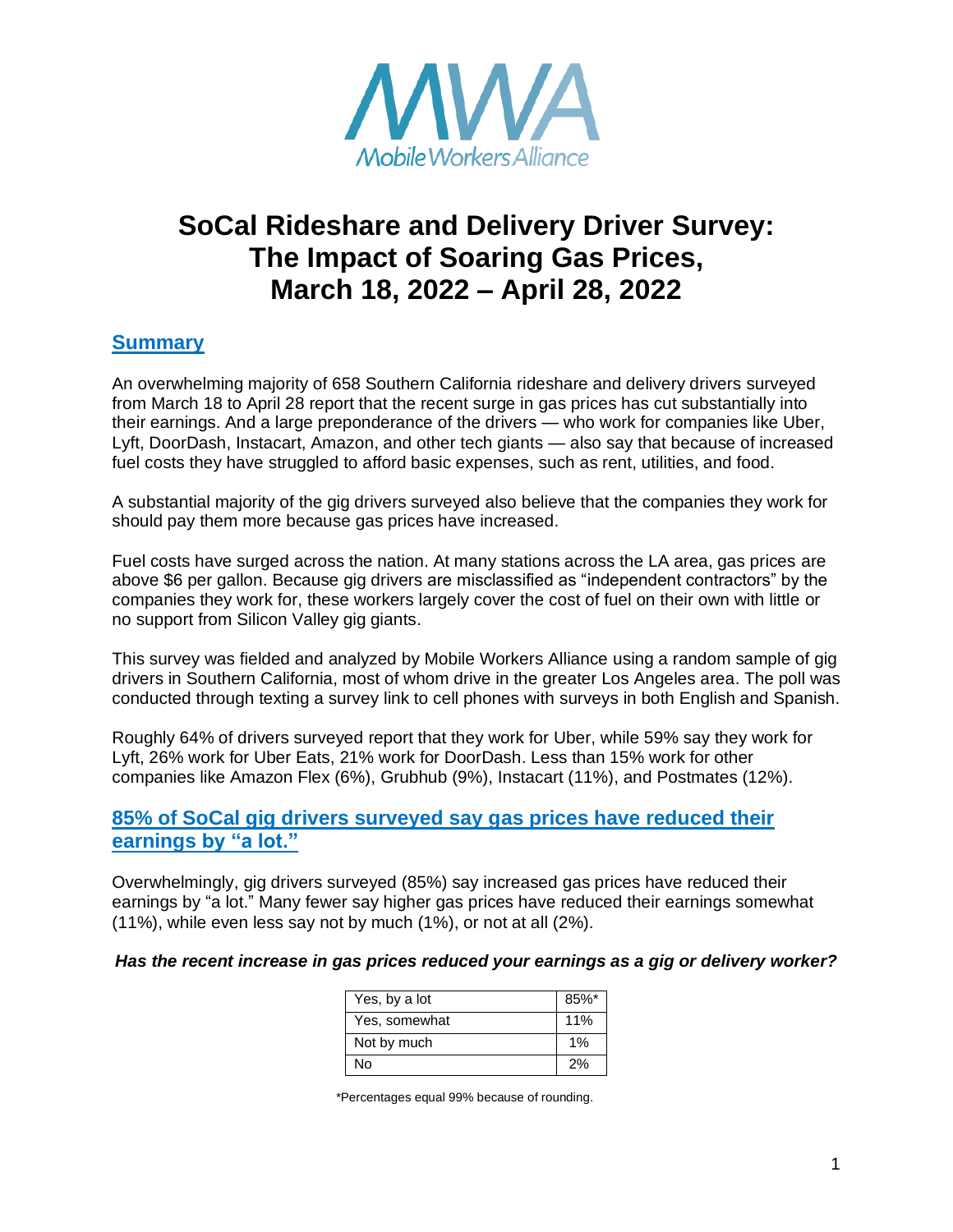

# **90% of SoCal gig drivers surveyed say they have had difficulties paying basic expenses because of rising gas prices.**

A large majority (90%) of gig workers report that they have struggled to pay basic expenses (rent, utilities, food, etc.) because their earnings have been reduced by high gas prices. Most of these drivers say they are struggling to pay rent/housing costs (82%), utilities (60%), and food (59%).

#### **Have you had difficulties paying basic expenses or bills (rent, utilities, food, etc.) because your earnings as a rideshare or delivery driver have been reduced by rising gas prices?**

| Yes | 90% |
|-----|-----|
| No  | 10% |

#### **What bills or expenses are you struggling to afford because of reduced earnings due to high gas prices (select all that apply)? (602 responses)**

| Rent/Housing        | 82% |
|---------------------|-----|
| Utilities           | 60% |
| Food                | 59% |
| Child Care          | 8%  |
| Medical<br>Expenses | 23% |
| Other               | 19% |

**98% of SoCal gig drivers surveyed believe the companies they work for should pay them more because gas prices have increased.** 

#### **Do you think the company(ies) you work for should pay you more because gas prices have increased? (633 responses)**

| Yes | 98% |
|-----|-----|
| N٥  | 2%  |